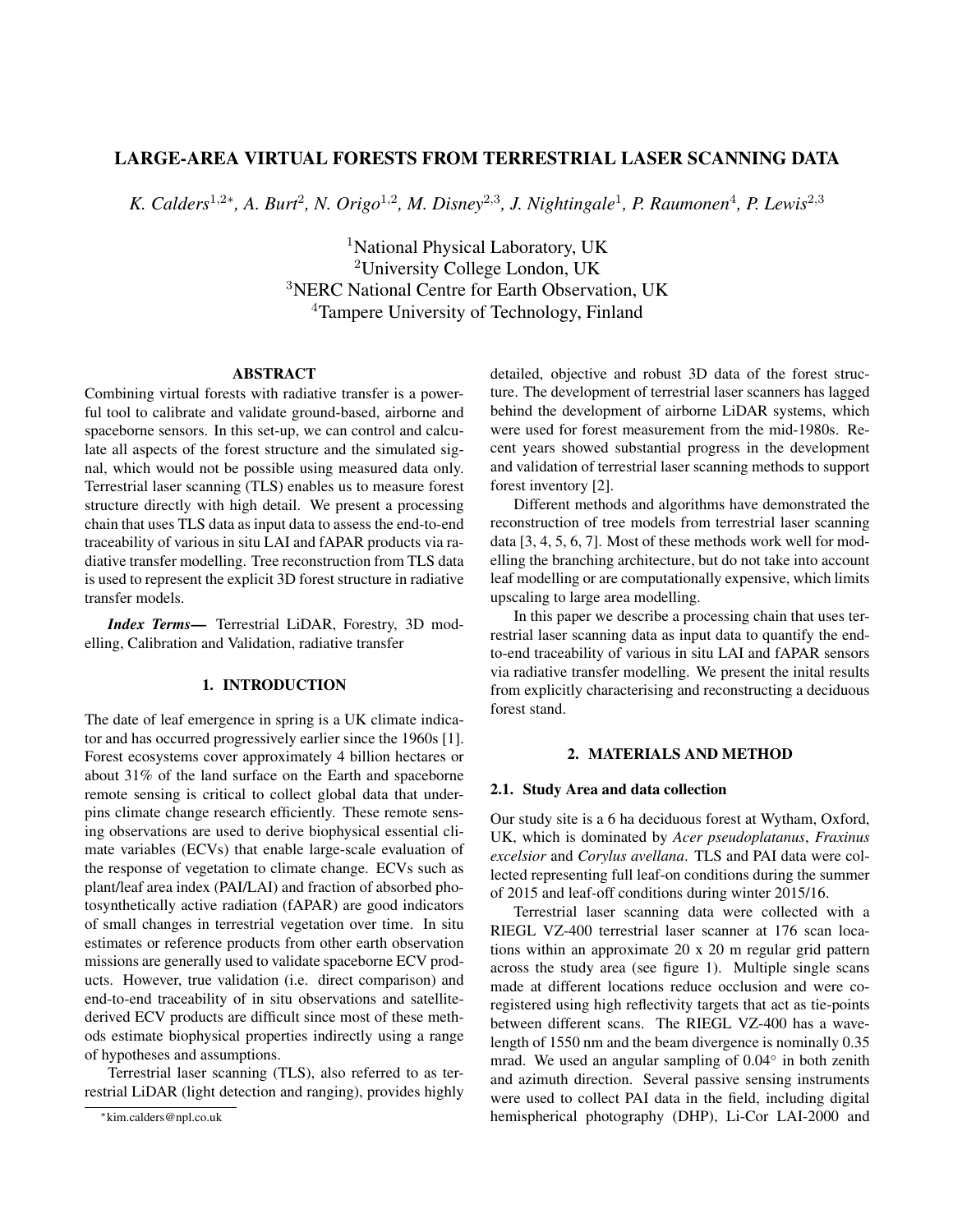LAI-2200. We used the VALERI sampling design for these PAI measurements (1800 measurements in total).



Fig. 1. Layout of the terrestrial laser scanning locations and the reflectors that were used as targets to co-register individual scan locations in Wytham Woods (summer fieldwork).

The PAR sensor network covers an area of approximately 150 m<sup>2</sup>. The wireless network layout replicates a hexagonal pattern with sensors located at 30 m intervals to avoid autocorrelation. The network records four-flux fAPAR (incoming and reflected above and below the canopy) using 62 below canopy sensors and two above canopy sensors. Each point in the network consists of two Apogee sensors that measure the soil reflected and canopy transmitted PAR component simultaneously. The above-canopy pair records the sky irradiance and canopy reflected PAR component.

### 2.2. Forest stand reconstruction and radiative transfer modelling

In this study we use the *librat* Monte Carlo ray tracing model [8], which has been tested in previous studies against observations as well as against other radiative transfer models. This model requires a 3D explicit description of the forest structure, and spectral information about the canopy constituents used to represent the forest structure. Field measurements using a FieldSpec (ASD Inc.) were collected to provide the spectral characteristics of the leaves, bark and understory (in summer and winter).

We will reconstruct tree models from TLS data and use the quantitative structure model (QSM) approach in [5, 6] to model the branching architecture. Addition of the leaves will be based on the derived light availability extracted from the point cloud and comparison of the leaf-on and leaf-off scan data. Figure 2 shows an example of a QSM model derived from TLS data for a single tree in Wytham Woods using the same methodology described in [6]. The leaf-on TLS data will be filtered using a clustered region growing approach alongside form pruning to exploit the fuzzy appearance of leaf returns due to leaf arrangement, incidence and clumping. This will broadly allow the delineation of wood and leaf returns. The leaf-off point cloud will be used to test how well these algorithms perform.



Fig. 2. QSM model derived from TLS data for a single tree in Wytham Woods.

## 3. EXPECTED OUTCOMES

The various PAI and fAPAR field instruments used here have been radiometrically and geometrically characterised, allowing calibration information to feed directly into the simulation framework process. Hence, this work provides, for the first time, an explicit framework for quantifying end-to-end traceability of various in situ fAPAR and PAI estimates through radiative transfer modelling, forest stand reconstruction from TLS data and comparison of field estimates with simulations.